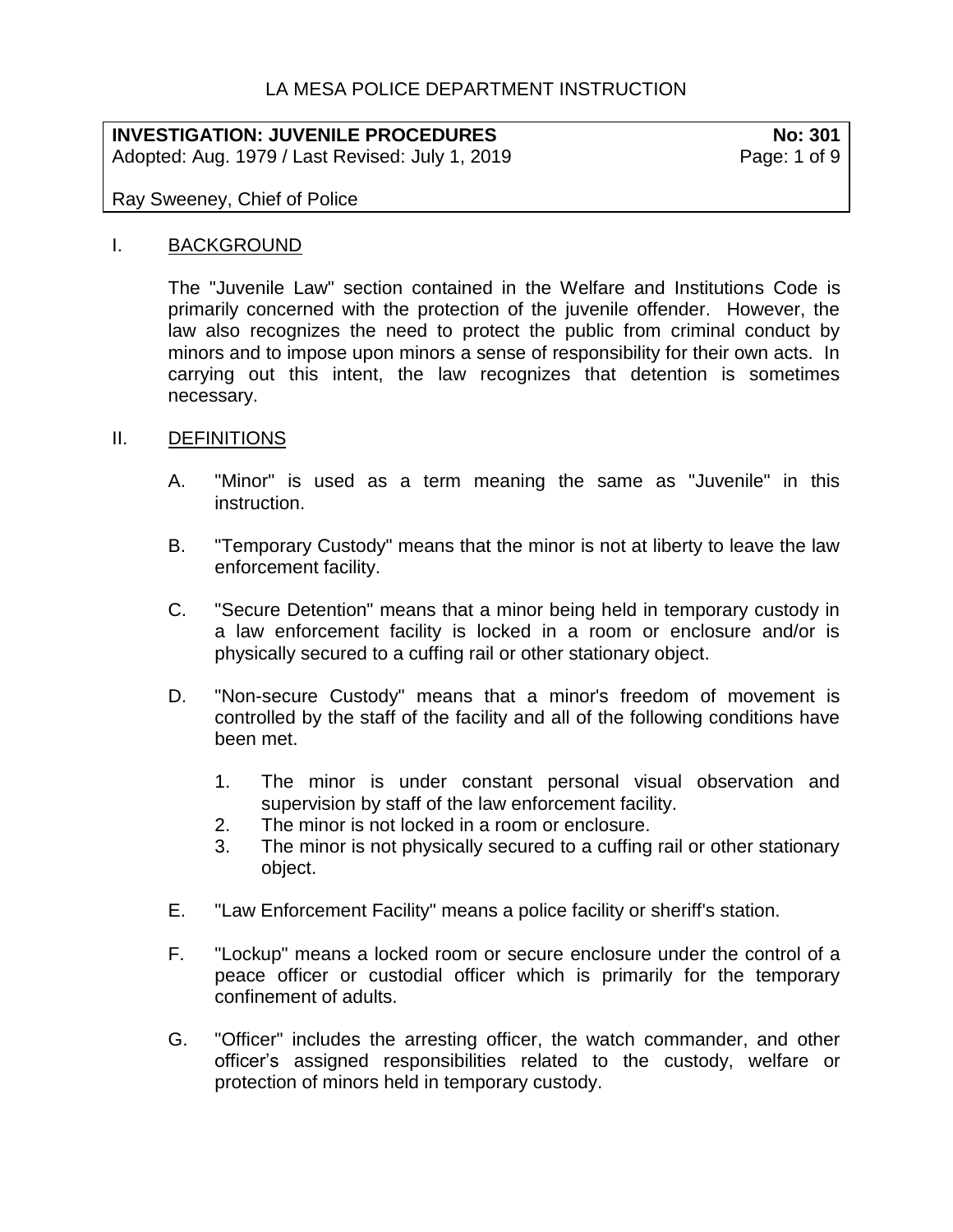## III. ARRESTS AND DISPOSITIONS

In Section 626 of the Welfare and Institutions Code, which describes the ways in which minors may be taken into custody; paragraph "(d)" clearly defines the feeling of the legislature:

"In determining which disposition of the minor they will make, the officer shall prefer the alternative which least restricts the minor's freedom of movement, provided such alternative is compatible with the best interests of the minor and the community."

In most instances, arrested minors do not warrant detention and may be released to their parent, guardian or school. In some cases they may be released outright. Such a release must be made with the approval of the Watch Commander, after considering such factors as the seriousness of the offense, the minor's past record, and circumstances of the release. In cases where the minors are released to other than their parents, the arresting officer should attempt to notify the parents of the circumstances surrounding the arrest. A Juvenile Contact Report should be made for the information of the Department, and whether or not a follow-up investigation is necessary.

Section 625.6 Welfare & Institutions Code requires youth 15 years of age or younger consult with an attorney prior to custodial interrogation by law enforcement. Youth must consult with an attorney prior to a waiver of Miranda rights. The consultation with an attorney cannot be waived by the child or law enforcement. However, Miranda's public safety exception applies when the interrogation's purpose is solely to protect life or property from imminent threat.

Section 625(c) of the Welfare & Institutions Code requires that minors be advised of their constitutional rights in any case where they are taken into custody, regardless of whether they are to be questioned then or at a later time.

#### A. Arrest & Disposition Factors

Officers, when making the decision of whether or not to place a minor in detention, should apply one simple rule: Is the detention an urgent and immediate necessity? Section 625 of the Welfare and Institutions Code states a peace officer may, without a warrant, take into temporary custody a minor:

- 1. Who is under the age of 18 years when such officer has reasonable cause for believing that such minor is a person described in Section 300, 601 or 602, or
- 2. Who is a ward of the juvenile court or concerning whom an order has been made under Section 636 or 702, when such officer has reasonable cause for believing that person has violated an order of the juvenile court or has escaped from any commitment ordered by the juvenile court, or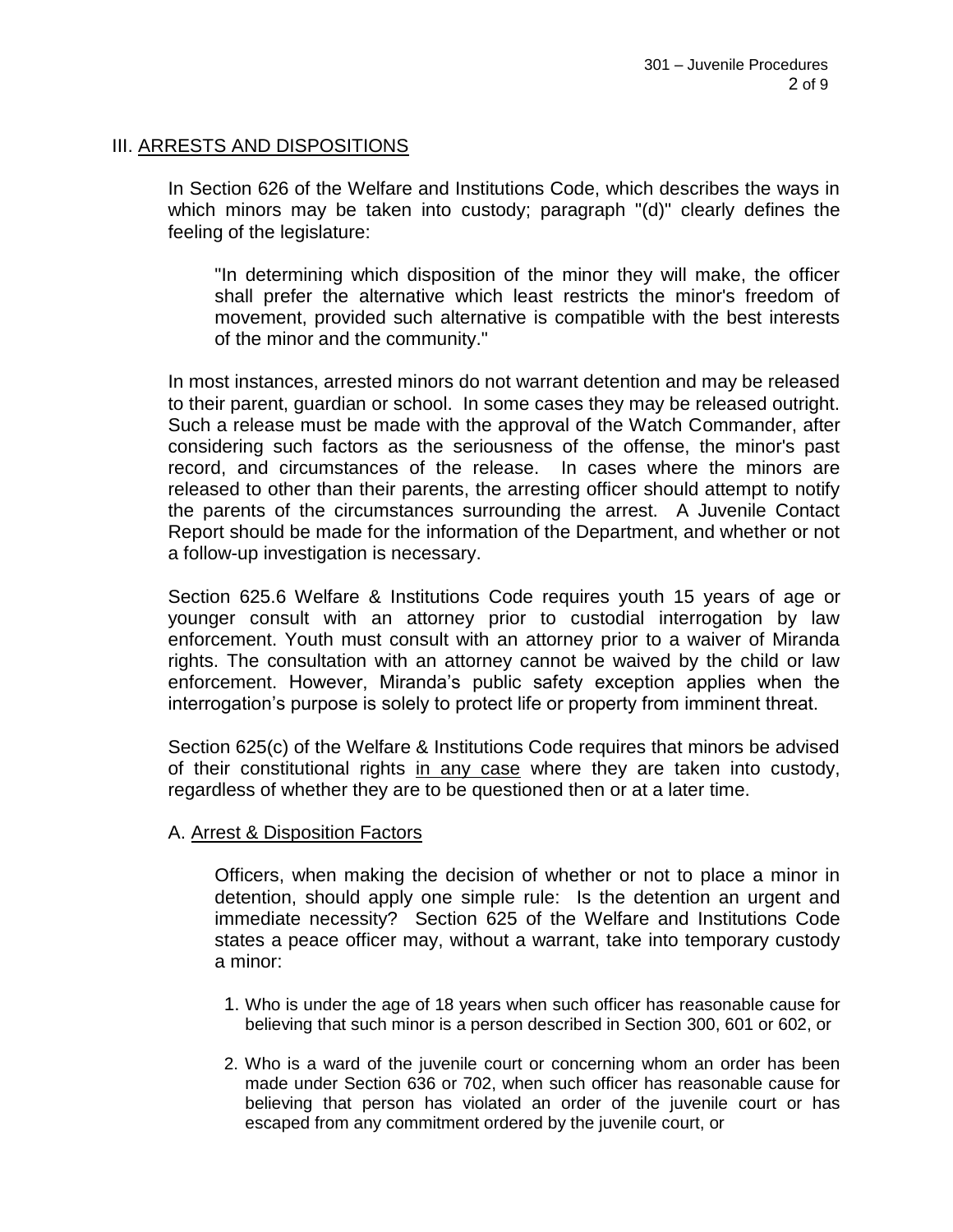3. Who is under the age of 18 years and who is found in any street or public place suffering from any sickness or injury which requires care, medical treatment, hospitalization, or other remedial care.

## B. Dispositions

Under Section 626 of the Welfare and Institutions Code, if a minor is arrested, the officers may:

- 1. Release the minor Officer will complete a Juvenile Contact Report, detailing the offense. The officer may make a recommendation as to what he/she feels the disposition should be.
- 2. Cite the minor on a Notice to Appear form, giving a copy of the notice to appear at the specific time, place and date to either the minor or his/her parent, either of whom may be required to sign the promise to appear. A copy of the citation is sent as soon as possible to the Probation Department or Juvenile Court-Department A, and a concise statement of the violation and facts' making up the violation of the law is included on the reverse of the citation. Our Department uses this citation procedure only on violations that are accepted by the Juvenile Court-Department A, as provided for in Section 256 W&I. In accordance with Penal Code Section 19.8 and 853.6a, and Welfare & Institutions Code 256, persons under the age of 18 at the time of the offense may be issued a Notice to Appear.
- 3. Take the minor without unnecessary delay before the Probation Officer of the County and deliver custody of such minor to the Probation Officer at Juvenile Hall.
- 4. Deliver or refer the minor to a public or private agency with which the city or county has an agreement or plan to provide shelter care, counseling, or diversion services to minors so delivered. A placement of a child in a community care facility as specified in Section 1530.8 of the Health and Safety Code shall be made in accordance with Section 319.2 or 319.3, as applicable, and with paragraph (8) or (9) of subdivision (e) of Section 361.2, as applicable.

Under sections 625.3 and 626.6 of the Welfare and Institutions Code:

Any peace officer who takes a minor who is 14 years of age or older into custody for the personal use of a firearm in the commission or attempted commission of a felony or any offense listed in subdivision (b) of Section 707, shall deliver the custody of the minor to the Probation Officer at Juvenile Hall.

#### C. Fingerprinting and Photographing

Photographs and/or fingerprints may be taken for any minor arrestee, for Police Department records, at the discretion of the arresting officer or as directed by supervisory personnel.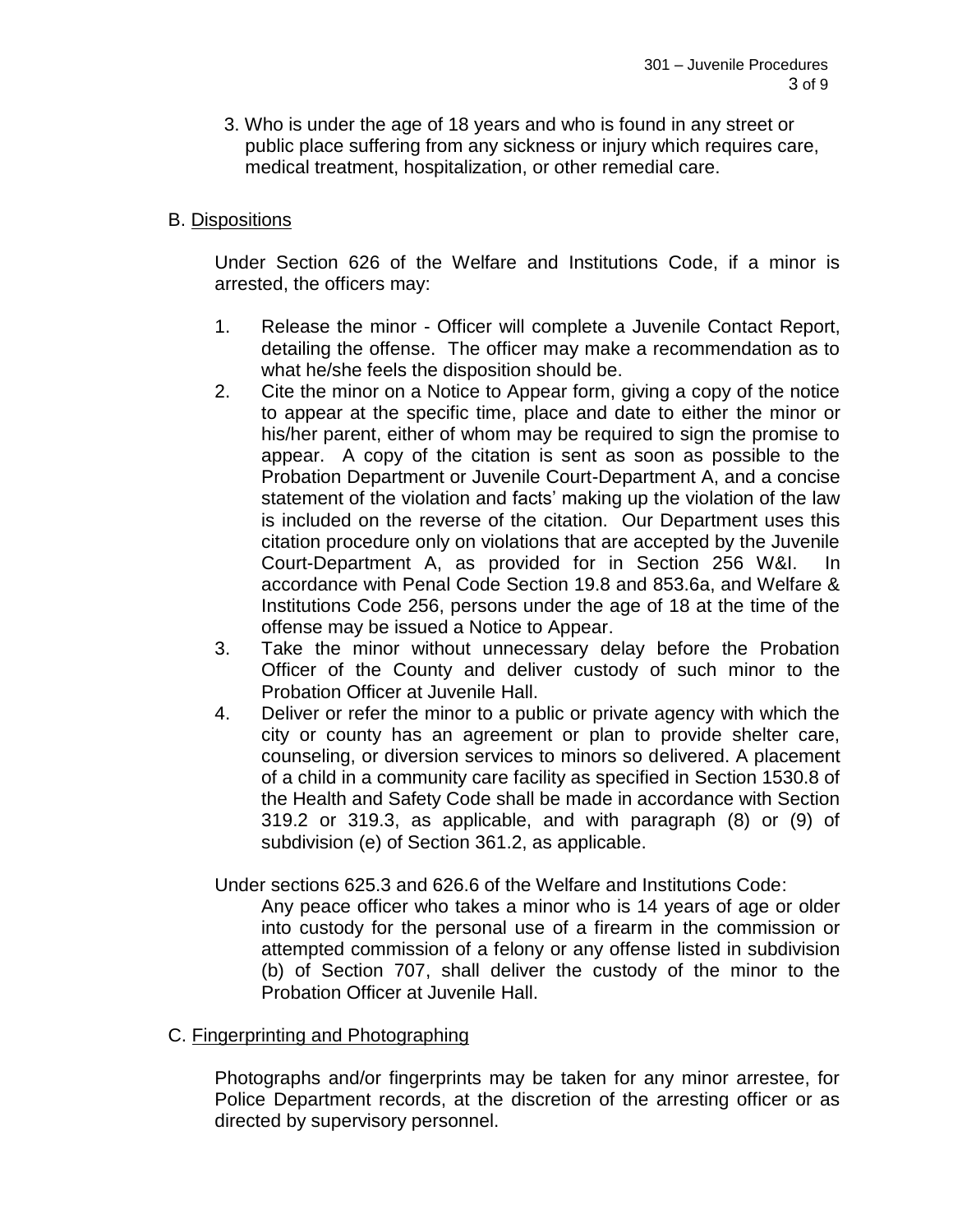## D. Notification of Parents

Section 627 of the Welfare and Institutions Code provides that when an officer takes a minor before a probation officer at Juvenile Hall or to any other place of confinement, such as another law enforcement agency, etc., they must take immediate steps to notify the minor's parent, guardian or a responsible relative, that such minor is in custody and the place where they are being held. This notification must be recorded in the written report or detention data form. Notification of detention of transients (out of county) will be handled on teletype by the Business Office at the officer's request. This responsibility is the police agency's, not Juvenile Hall's. If the parents cannot be located for notification, the reason for not contacting them should be written in the officer's report.

## E. Information for Juvenile Hall

A copy of the officer's report should be transported to Juvenile Hall along with an affidavit. If the report is lengthy or the investigation is continuing, the face sheet of the crime report, along with the suspect description and a brief narrative of the offense, will be taken to Juvenile Hall instead of the entire report.

## F. Diversion

The La Mesa Police Department Juvenile Diversion Program will adhere to the San Diego County Interagency Agreement-Juvenile Diversion Protocol. The Juvenile Services Specialists will be responsible for the status and tracking of all minors diverted, and will serve as the Diversion Counselor. Diversion will be limited to offenders per WIC 626(b), first time felony offenders not included in sections WIC 653.1 and 653.5(c), misdemeanors (excluding DUI) and WIC 256 offenses. In those cases where the minor fails to complete the Diversion Program, the Juvenile will be referred to the appropriate agency, including the Juvenile District Attorney, Juvenile Probation or Juvenile Court-Department A.

#### G. Voluntary DNA Reference Samples

The collection of voluntary DNA reference samples must be done in accordance with 625.4(a) PC

#### IV. SEARCHING OF MINORS

All minors, prior to being transported, shall be searched for weapons, narcotics and items of evidentiary value. The responsibility for the minor's search lies with the arresting officer or, in the case where another officer transports, the transporting officer. Body or pat-down searches of male prisoners are to be made by the police officer. Body or pat-down searches of female prisoners should be made by an adult female (if one is available), preferably a matron or female officer of this Department.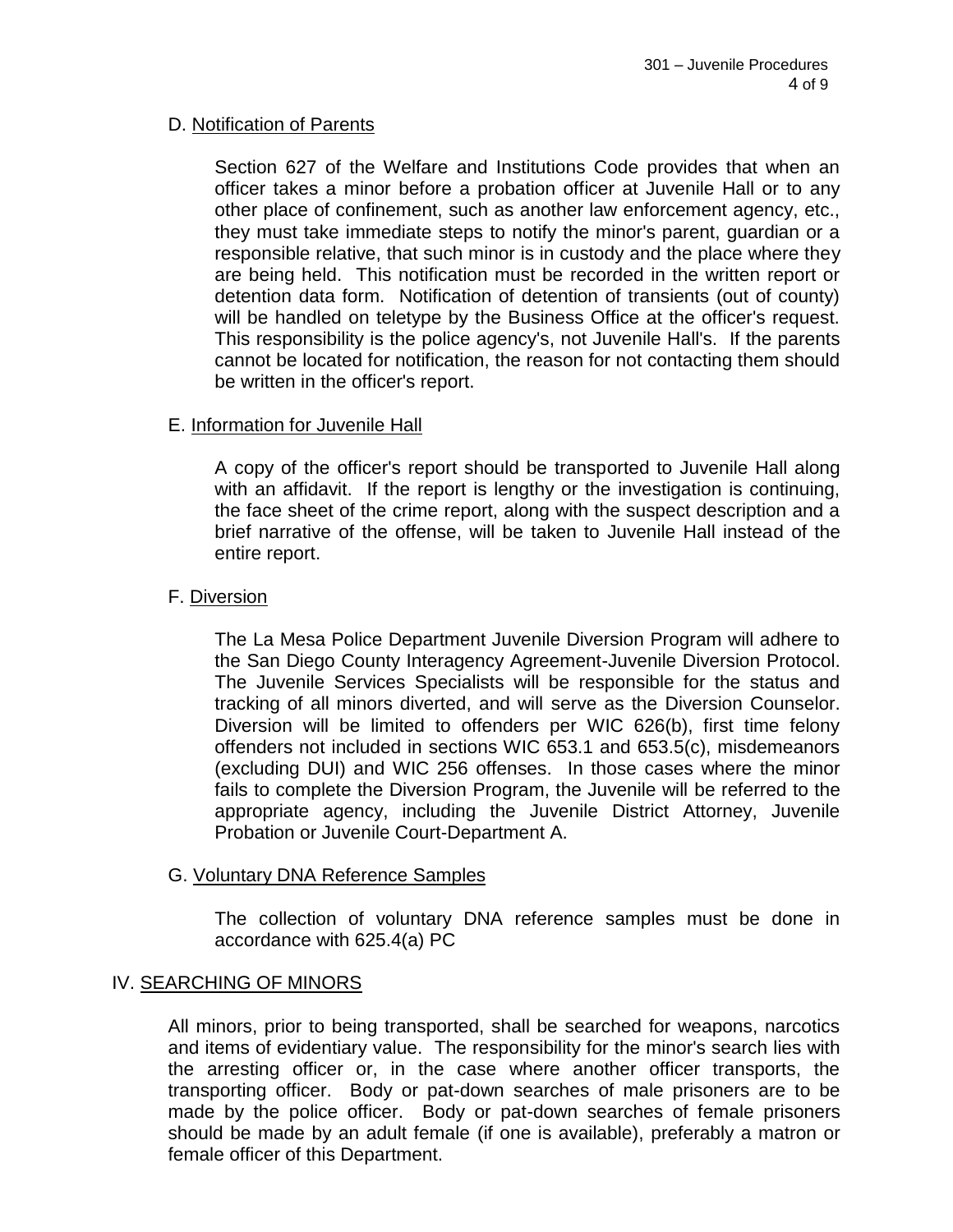## V. TRANSPORTING

## A. Females

If a female minor is arrested, a male transporting officer will give the dispatcher his mileage upon leaving the arrest scene and arrival at the destination. The station will acknowledge the officer with transmission of the time and recording the mileage and time.

## B. Handcuffing Minors

Minors shall be handcuffed in all cases except when otherwise instructed by the Watch Commander. Minors shall be handcuffed in all cases where the allegation of a felony exists or where the protection of the minor is of paramount interest. No minor shall be handcuffed to, or chained to, an adult.

## VI. TEMPORARY CUSTODY STANDARDS

- A. The following standards must be adhered to whenever a minor is held in temporary custody at the La Mesa Police Station. Temporary custody means that the minor is not at liberty to leave the law enforcement facility and includes both secure detention and non-secure custody. The protection and welfare of minors held in temporary custody is the responsibility of the watch commander, the arresting officer and other officer(s) assigned that responsibility or who observe violations of this policy.
	- 1. The minor may not be held in temporary custody for more than six hours. The minor must be released or transported to Juvenile Hall or the Polinsky Center by the end of this six hour period, which commences at the time the minor enters the police station.
	- 2. The minor must be given reasonable access to toilets and washing facilities.
	- 3. The minor must be provided with food if he/she has not eaten within the past four hours, beginning at the time of detention or arrest. Regardless of time in custody, the minor must be provided with food if he/she is otherwise in need of nourishment. This may be due to special diet needs or other health or medical reasons.
	- 4. The minor must be given reasonable access to drinking water and/or other beverages.
	- 5. The minor must be given reasonable access to a telephone.
	- 6. The minor must be afforded privacy during visits with family members, guardian(s) and/or his/her attorney. Family visitations are not mandated by law but may be allowed if approved by the Watch Commander.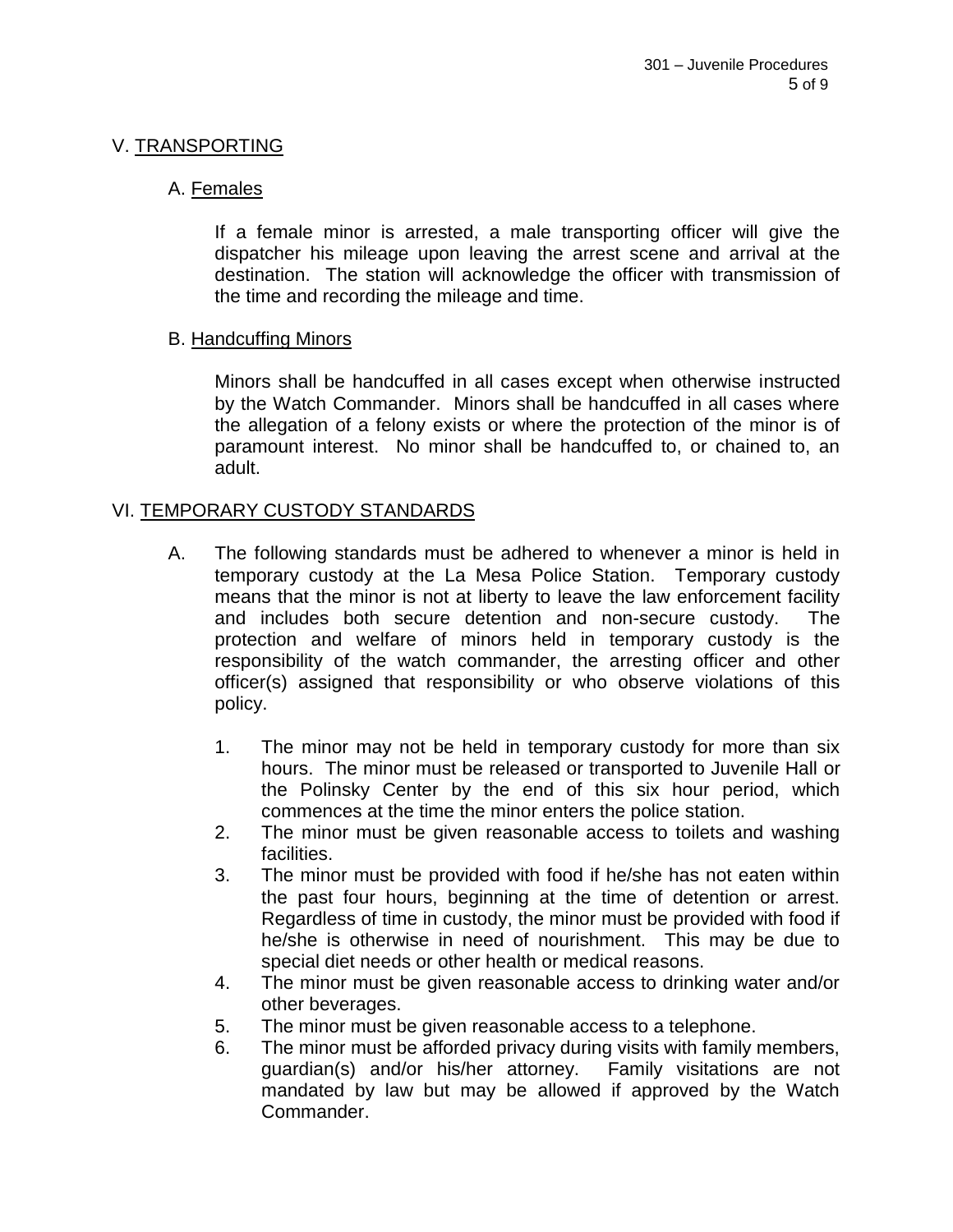- B. In addition to these listed standards, officers must take reasonable precautions to provide for the welfare and protection of minors who are held in temporary custody at the La Mesa Police Station. The following issues should be considered and appropriately addressed for each minor held in temporary custody.
	- 1. Discipline Officers must maintain effective control of minors in temporary custody. Effective control is intended to prevent the violation of laws, infliction of injuries, destruction of evidence, or the escape of minors held in temporary custody.
	- 2. Suicide Risk and Prevention Officers must take reasonable steps to determine if a minor is a suicide risk and to prevent suicide attempts. Suicide risks may be indicated by statements of the minor or other parties, physical evidence of past suicide attempts, or known history of suicide attempts. Minors identified as suicide risks should be kept under constant supervision and transported to a proper medical facility, if appropriate, or provided with referral information to an appropriate mental health agency.
	- 3. Use of Restraints Minors should be physically restrained only when reasonably necessary to maintain effective control and in conformance with the provisions of this policy.
	- 4. Medical Assistance and Services Officers shall comply with any reasonable request for medical assistance and shall render appropriate first aid when indicated. The watch commander shall be advised of the condition of a sick or injured prisoner, as set forth in Section 2.03 of the Rules & Regulations.
	- 5. Intoxicated Minors Minors, who are in Temporary Custody, who show outward signs of being under the influence of alcohol/drugs, are to be monitored according to California Code of Regulations (CCR) 1150 and 1151, which is described in Section VII and VIII. If the minor is intoxicated to the extent that they are unable to care for themselves, they shall be cleared by the Juvenile Hall intake nurse or by medical staff at a local hospital.

# VII. SECURE DETENTION STANDARDS

- A. Secure detention means that a minor being held in temporary custody in a law enforcement facility is locked in a room or enclosure and/or is physically secured to a cuffing rail or other stationary object. Regardless of the offense with which the minor is charged, the following criteria must all be met before a minor can be placed in secure detention.
	- 1. The minor must be charged with a criminal offense under the provisions of Section 602 of the Welfare & Institutions Code.
	- 2. The minor must be at least 14 years of age.
	- 3. The detention may not last longer than is reasonably necessary to investigate the case, facilitate the release of the minor to a parent or guardian, or transfer the minor to Juvenile Hall.
	- 4. The minor must present a serious security risk of harm to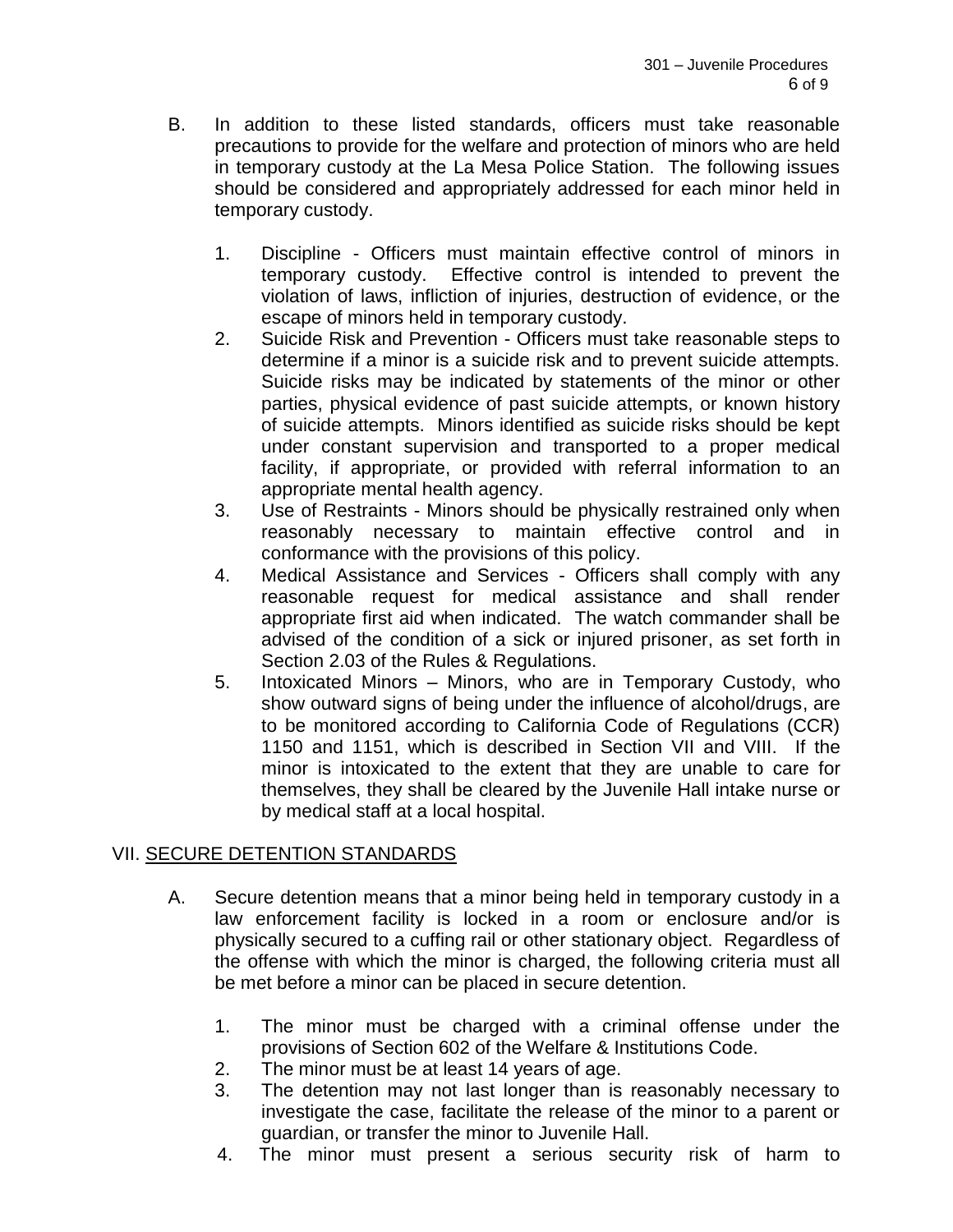himself/herself or others. Serious security risks may be posed by combative behavior or threats, drug and/or alcohol influence, and escape attempts or threats, including those evidenced by resisting officers or fleeing from officers.

- B. The following standards must be adhered to whenever a minor is placed in secure detention at the La Mesa Police Station.
	- 1. At the time the minor is placed in secure detention, he/she must be advised of:
		- a. The purpose for being placed in secure detention.
		- b. The anticipated duration of secure detention.
		- c. The time at which the 6 hour maximum for temporary custody will expire.
	- 2. At the time the minor is placed in secure detention, the officer must make the required entries in the juvenile detention/booking log, completing the entry with the time secure detention ended when the minor is removed from secure detention.
	- 3. If the minor is secured to a stationary object outside of a locked enclosure, an officer must be present at all times and the minor cannot be secured in such a manner for more than 60 minutes at a time. The Watch Commander shall approve securing minors to a stationary object for longer than 60 minutes and for every 30 minutes thereafter and the reasons for the continued secure detention shall be documented. The decision for securing a minor to a stationary object for longer than 60 minutes, and every 30 minutes thereafter shall be based upon the best interests of the minor and shall be documented. Minors who are secured to a stationary object shall be moved to a locked enclosure when one becomes available. There is a six (6) hour maximum for secure and non-secure detention.
	- 4. If the minor is placed in a locked enclosure, such as the Juvenile Booking Room, he/she must have constant auditory access to an officer and there must be random, unscheduled personal observations of the minor at intervals not to exceed 30 minutes.
	- 5. Male and female minors cannot be placed in the same locked enclosure unless they are under constant visual observation by an officer.
	- 6. Minors placed in locked enclosures must be permitted to retain or wear their personal clothing unless it is inadequate, presents a health problem, or is required as evidence, and must be provided with a blanket or clothing to assure their comfort. Clothing or personal items which may pose a security problem should not be retained by a minor placed in a locked enclosure.
	- 7. Minors held in secure detention and adult prisoners may be in the same room or passageway where they have sight or sound contact only when necessary for booking or movement from one place to another within the police station. An officer must be present and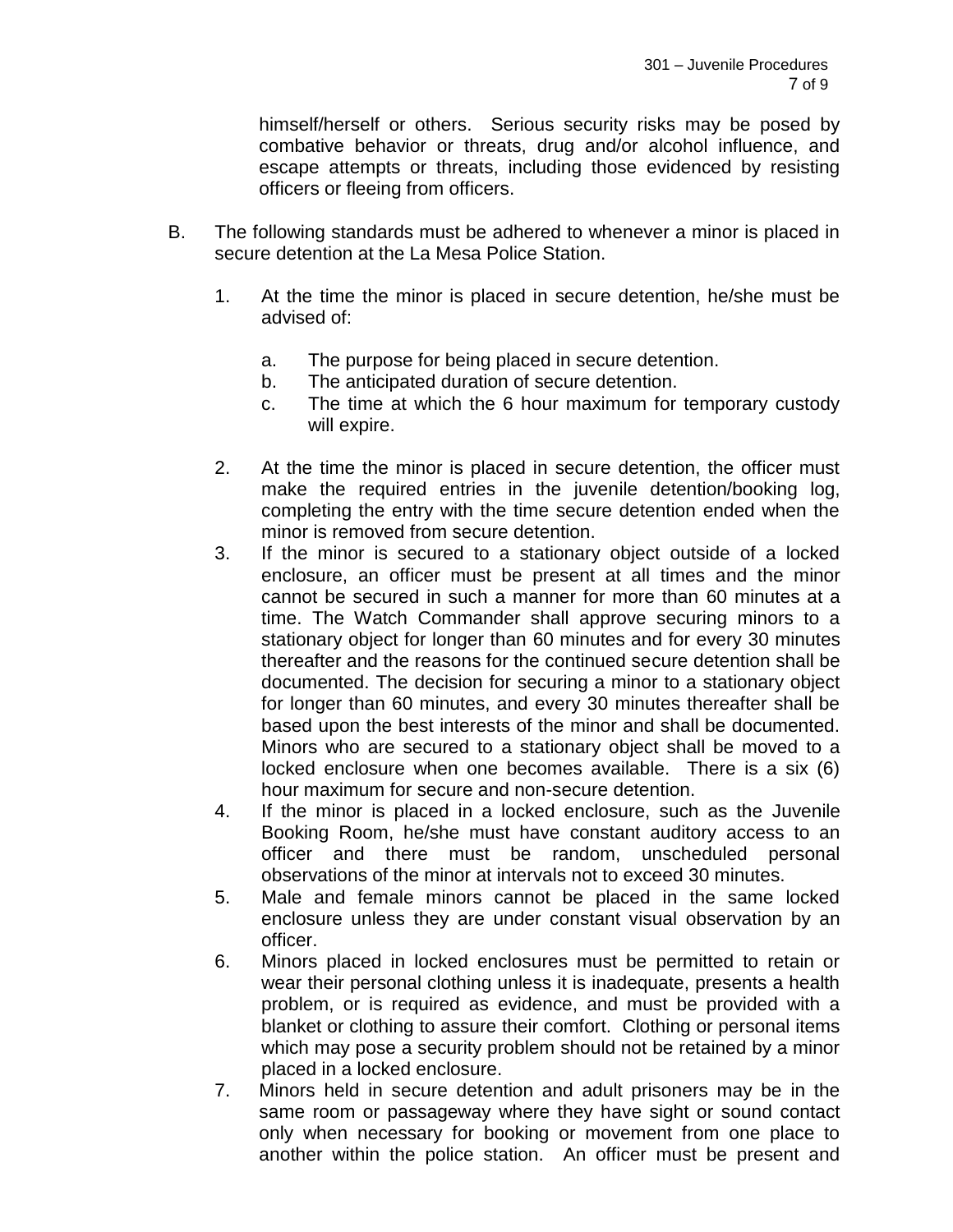maintain side-by-side contact with either the minor or adult prisoner to insure there is no communication between them.

8. Minors who are visibly intoxicated / under the influence shall be visibly checked every 15 minutes. The safety check will then be documented on the Juvenile Booking Log.

## VIII. NON-SECURE CUSTODY STANDARDS

- A. The following standards must be adhered to whenever a minor (or intoxicated / under the influence minor) is held in non-secure custody at the La Mesa Police Station. Non-secure custody means that a minor's freedom of movement is controlled by the staff of the facility and all of the following conditions have been met.
	- 1. The minor is under constant personal visual observation and supervision by staff of the law enforcement facility.
	- 2. The minor is not locked in a room or enclosure.
	- 3. The minor is not physically secured to a cuffing rail or other stationary object.
	- 4. The custody may not last longer than is reasonably necessary to investigate the case, facilitate the release of the minor to a parent or guardian, or transfer the minor to Juvenile Hall.
	- 5. The minor shall not have any contact with an adult prisoner.
	- 6. The minor may not be held in non-secure custody, including time held in secure detention, for more than 6 hours.

## IX. ADMISSIONS

- A. A minor taken to the A.B. & Jessie Polinsky Children's Center (9400 Ruffin Court, SD) will need a report accompanying the child before he/she will be admitted. If the report cannot be made in full due to a continuing investigation, the face sheet and brief narrative should be filled out in order for the child to be admitted.
- B. Any minor described above may be transported to UCSD Medical Center or Rady's Children's Hospital for emergency treatment. If hospitalization is required, the Watch Commander shall be notified immediately. Procedures of the Department for handling mentally ill minors are the same as for adults.

# X. INTERVIEWS OF MINORS AT SCHOOL

When an interview or arrest is to be made at school during school hours, the investigating officer shall first contact the Vice Principal, Dean of Students, or Student Counselor, and inform him/her of the officer's intended action. The authority to interview or arrest is found in the State Attorney General's ruling on this matter. In most cases, the school personnel will be present during the interview, but their presence is not required. As in all custodial interviews of juveniles, the provisions of 625.6 Welfare & Institution Code as stated above still